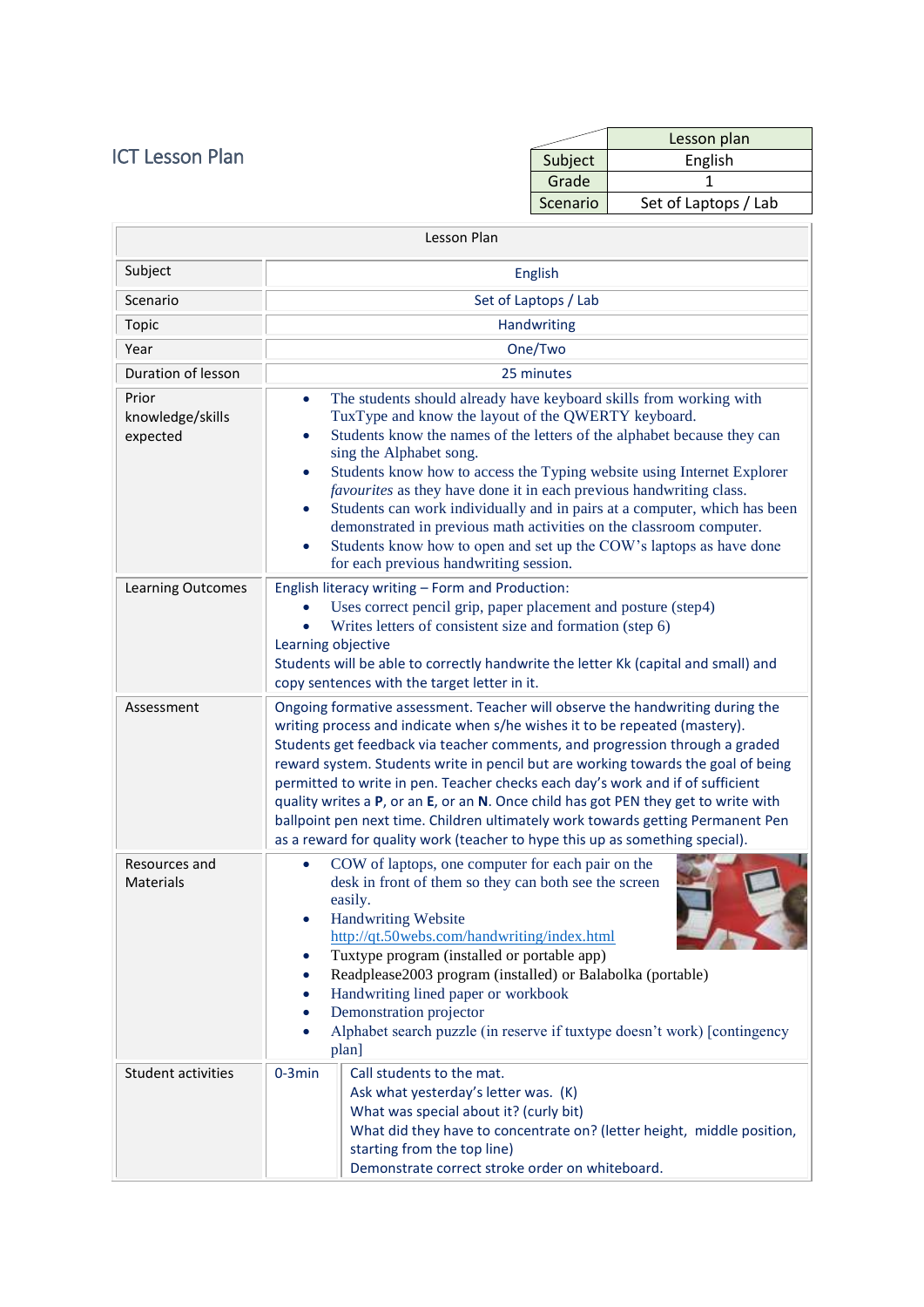|                  |           | Get students to recite with you - down, up, around, out,<br>Everyone stands up, finger point, trace the letter. Elbow point, Nose<br>point.                                                                                                                                                                                                                                                                                                                                                                                                                                                                                                                                                                                                                                                                                                                                                                         |
|------------------|-----------|---------------------------------------------------------------------------------------------------------------------------------------------------------------------------------------------------------------------------------------------------------------------------------------------------------------------------------------------------------------------------------------------------------------------------------------------------------------------------------------------------------------------------------------------------------------------------------------------------------------------------------------------------------------------------------------------------------------------------------------------------------------------------------------------------------------------------------------------------------------------------------------------------------------------|
|                  | $4 - 5$   | Open website - select K Tuesday (k2)<br>ALPHABET soup. Your daily<br>handwriting practise<br>计选择程序 医皮肤皮质 医神经性染色素 医血管炎<br>wing stead at ecold to the constant of the training and<br>indicated and a little and the analysis of the state.<br>Behalam at Infolk Made Pat All Vie USI Householder Print Patienten<br>The fort should look like this.<br>The quick brown fox jumps your the lacy dug.<br>i waawwy uraaniina -i ay au i i<br><b>KKK KKK KKK</b><br>kkk kkk kkk<br>The kindergarten in Kingston asked the<br>kids to be kind to their kitten.<br>12345678910<br>Remind children they need to copy the Day and Date.<br>3 sets of letters on each line<br>Pay attention to capital letters.<br>Do the numbers clearly.<br>Check that children know what to do when they finish - practice typing<br>on TuxType game while waiting for teacher. Quiz children to repeat<br>instructions.<br>Any questions? |
|                  | $6 - 8$   | Tell children to quietly collect laptops from cow and set up on desks.<br>One of pair to get computer, other of pair gets their handwriting<br>books. Trouble shoot as necessary. (Leave page open on class<br>computer as alternative)<br>Give points to quietest and quickest pairs.                                                                                                                                                                                                                                                                                                                                                                                                                                                                                                                                                                                                                              |
|                  | $9 - 21$  | Remind children to work silently<br>All children are to copy webpage handwriting practice into their<br>workbooks.<br>Teacher to walk around observing pencil grip, and stroke order.<br>Check the writing as going and as children finish. Children to repeat if<br>not neat or correct. Assign PEN as appropriate.<br>Check any who have finished, allow to go on tuxtype if quality is okay.<br>If only one of pair has finished, slower one has to copy from other's<br>book, and then take turns with computer when both are done.                                                                                                                                                                                                                                                                                                                                                                             |
|                  | $22 - 23$ | Remind slow writers to finish up.<br>Books to be returned to shelf<br>Computers to be shut down and returned to COW (set to recharge)                                                                                                                                                                                                                                                                                                                                                                                                                                                                                                                                                                                                                                                                                                                                                                               |
|                  | 24-25     | On the mat, debrief<br>Children to suggest some K sentences.<br>Teacher types quickly into Readplease2003/Balabolka and have<br>computer read them out.                                                                                                                                                                                                                                                                                                                                                                                                                                                                                                                                                                                                                                                                                                                                                             |
| Contingency Plan |           | Website not available<br>Written version of day's writing (have printouts of entire series in a clear<br>file to refer to). Write on Whiteboard for children to copy. Make sure all<br>children turn their desks to be able to see the whiteboard.<br>Tuxtype follow up activity doesn't open<br>Alphabet search puzzle (paper based)                                                                                                                                                                                                                                                                                                                                                                                                                                                                                                                                                                               |